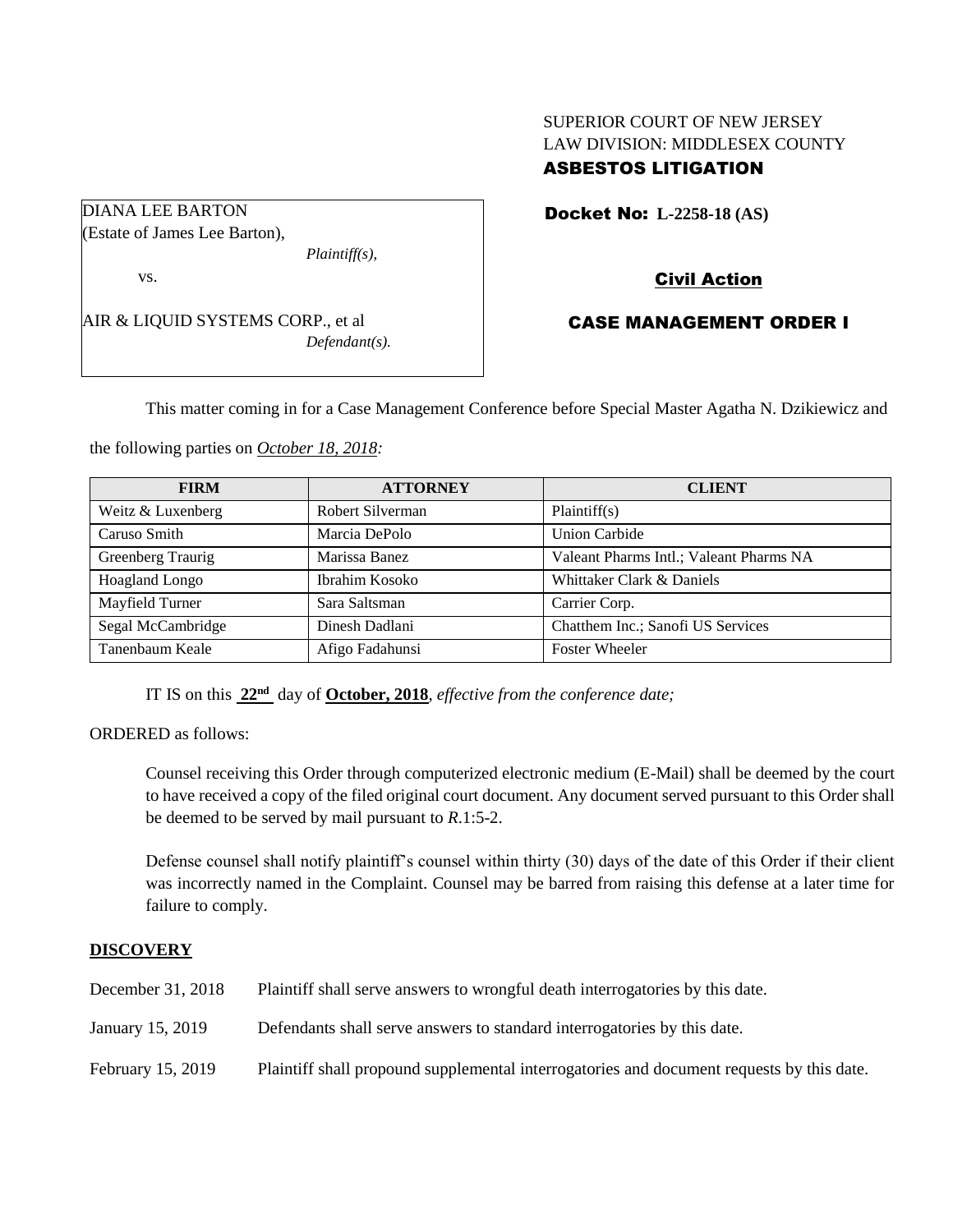| E A DI VZ GEODIU EN CENTR |                                                                                                                                                                                                             |  |
|---------------------------|-------------------------------------------------------------------------------------------------------------------------------------------------------------------------------------------------------------|--|
| May 31, 2019              | Depositions of corporate representatives shall be completed by this date.                                                                                                                                   |  |
| May 31, 2019              | Fact discovery, including depositions, shall be completed by this date. Plaintiff's counsel shall<br>contact the Special Master within one week of this deadline if all fact discovery is not<br>completed. |  |
| March 29, 2019            | Plaintiff shall serve answers to supplemental interrogatories and document requests by this<br>date.                                                                                                        |  |
| February 15, 2019         | Defendants shall propound supplemental interrogatories and document requests by this date.                                                                                                                  |  |
| March 29, 2019            | Defendants shall serve answers to supplemental interrogatories and document requests by this<br>date.                                                                                                       |  |

## **EARLY SETTLEMENT**

July 19, 2019 Settlement demands shall be served on all counsel and the Special Master by this date.

#### **SUMMARY JUDGMENT MOTION PRACTICE**

| July 19, 2019   | Plaintiff's counsel shall advise, in writing, of intent not to oppose motions by this date. |
|-----------------|---------------------------------------------------------------------------------------------|
| August 2, 2019  | Summary judgment motions shall be filed no later than this date.                            |
| August 30, 2019 | Last return date for summary judgment motions.                                              |

#### **MEDICAL DEFENSE**

| July 15, 2019    | Plaintiff shall serve medical expert reports by this date.                                                                                                                                         |
|------------------|----------------------------------------------------------------------------------------------------------------------------------------------------------------------------------------------------|
| July 15, 2019    | Upon request by defense counsel, plaintiff is to arrange for the transfer of pathology specimens<br>and x-rays, if any, by this date.                                                              |
| October 15, 2019 | Defendants shall identify its medical experts and serve medical reports, if any, by this date. In<br>addition, defendants shall notify plaintiff's counsel (as well as all counsel of record) of a |

#### **LIABILITY EXPERT REPORTS**

July 15, 2019 Plaintiff shall identify its liability experts and serve liability expert reports or a certified expert statement by this date or waive any opportunity to rely on liability expert testimony.

joinder in an expert medical defense by this date.

October 15, 2019 Defendants shall identify its liability experts and serve liability expert reports, if any, by this date or waive any opportunity to rely on liability expert testimony.

 $\_$  ,  $\_$  ,  $\_$  ,  $\_$  ,  $\_$  ,  $\_$  ,  $\_$  ,  $\_$  ,  $\_$  ,  $\_$  ,  $\_$  ,  $\_$  ,  $\_$  ,  $\_$  ,  $\_$  ,  $\_$  ,  $\_$  ,  $\_$  ,  $\_$  ,  $\_$  ,  $\_$  ,  $\_$  ,  $\_$  ,  $\_$  ,  $\_$  ,  $\_$  ,  $\_$  ,  $\_$  ,  $\_$  ,  $\_$  ,  $\_$  ,  $\_$  ,  $\_$  ,  $\_$  ,  $\_$  ,  $\_$  ,  $\_$  ,